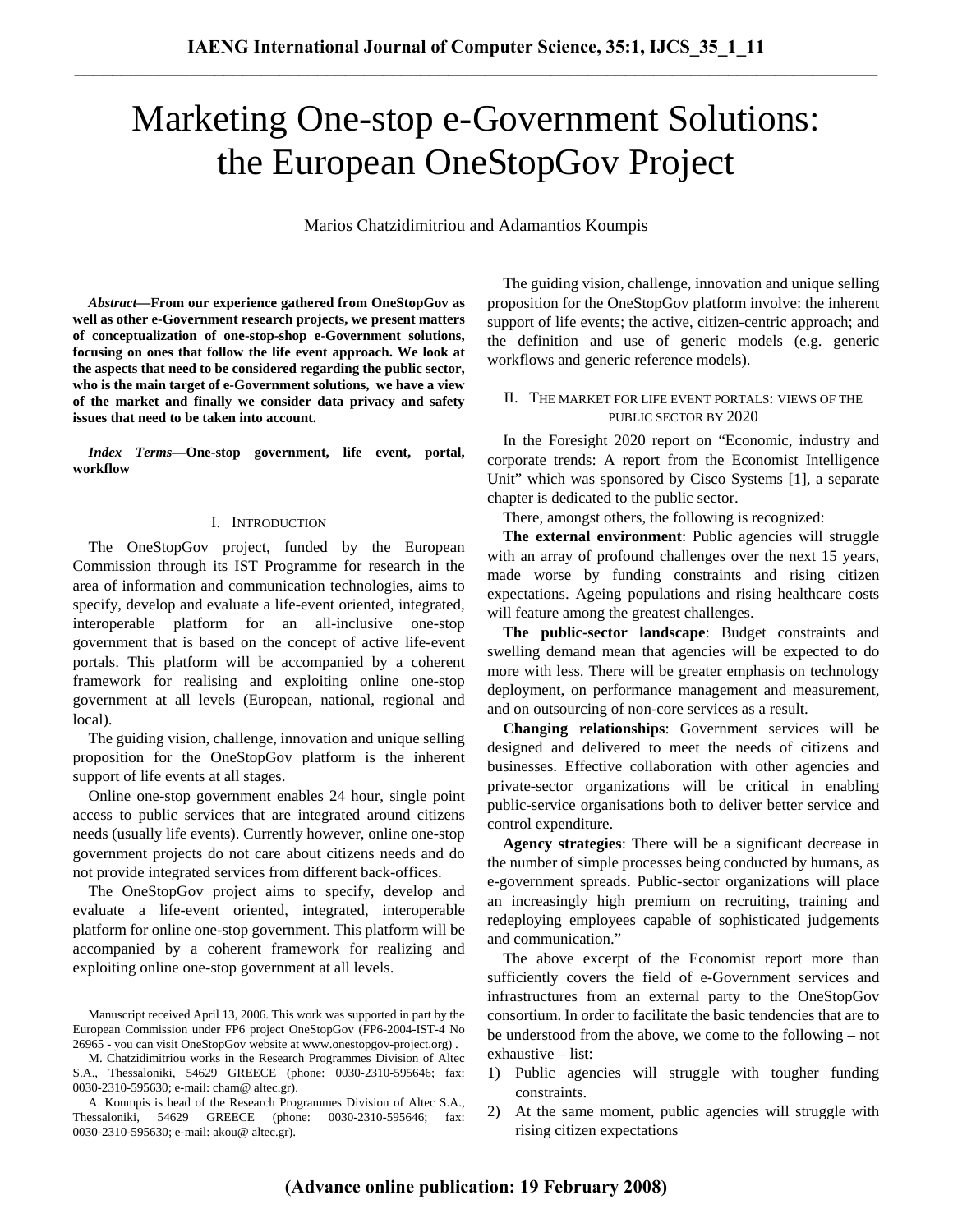3) Public agencies will have to achieve more (for their citizens) with less (money).

How can this be achieved? Again, using the Economist 2020 Foresight we recognize that:

4) There will be greater emphasis on technology deployment, on performance management and measurement, and on outsourcing of non-core services as a result.

Or with other words, technology shall facilitate the rationalization of the – usually unnecessarily high - costs for delivering high quality services to the citizens. And also:

- 5) Government services will be designed and delivered to meet the needs of citizens and businesses.
- 6) Effective collaboration with other agencies and private-sector organizations will be critical in enabling public-service organizations both to deliver better service and control expenditure
- 7) There will be a significant decrease in the number of simple processes being conducted by humans, as egovernment spreads. Public-sector organisations will place an increasingly high premium on recruiting, training and redeploying employees capable of sophisticated judgements and communication

We shall build the entirety of our use plan and exploitation exercise throughout the OneStopGov project based on the above 7 business hypotheses. They can be regarded as same important as the requirements that are collected directly by the User partners of the project – while on the other hand not showing the shortsightedness that in many cases adheres the public sector officials1.

#### III. OVERALL ADDRESSED ONESTOPGOV MARKET STRUCTURE, STRATIFICATION AND DYNAMICS

Requirements for a single entrance point to public services and information is not a novel or recently identified need for public administrations as several surveys on e-Government initiatives in different countries have shown. However, the strategy of the majority of government organizations is "to be present on the world wide web" and only a few of them provide more advanced services and functionality.

Though we do not have evidence from a thorough investigation on this, it seems that organizations follow a learning process pattern. This means that those who had an earlier interest in the employment of Internet and achieved to create a critical mass of experiences together with a stable team of people involved in the design and management of these services, continue to do so and incrementally introduce new services or link the older ones with more functionality, new usage patterns etc.

For Greece only, the most factual case is this of the General Secretariat of Information Systems in the Ministry of Economy and Finance www.ggps.gr. This complies also with the results of the work of A. Schellong and D. Mans "Citizens preferences towards One-Stop Government", of the Faculty of Social Sciences, Johann Wolfgang Goethe University Frankfurt am Main, Institute für Methodology - Qualitative Methods and Software Engineering, which presents the major results of a survey conducted in several German cities to assess preferences citizens have towards aspects of One-Stop Government. According to the authors, One Stop Government has a lot in common with the concept of collaborative CRM. Aspects that play an important role for its success are:

- 1) channel adoption and assignment,
- 2) collaborative data usage and privacy,
- 3) cost reduction potentials and
- 4) information policy (marketing) for egovernment services.

Their findings, held as part of the dg.o2004 Conference on Digital Government Research in May 24-26 2004 in Seattle, U.S.A., though dating back to 2002, support that citizens seem to be ready for transaction type public online services and new forms of service delivery but still recognize the need for more and continuous detailed research.

According to the Information and Communications Technology for Sustainable Development Report on Defining a Global Research Agenda [2], the main impediments relate with the 4 As namely to the lack of:

- 1) Awareness regarding existing / operational services and infrastructures as well as existing solutions and technologies capable to support organizations in improving their work patterns
- 2) Availability of solutions and services in terms of enabling an as much easy and straightforward uptake and adoption as possible
- 3) Accessibility regarding all involved parties, i.e. from the end users which need to be taken into account during the design of the applications and the user interfaces, to all involved parties such as data / service providers, designers of applications, commercial solution providers, etc.
- 4) Affordability of the provided services not only regarding the direct costs but the overall capability to master the service usage process, the existence of the necessary hardware and software, etc.

Reducing the divide, according to the same source, requires improvements across the following four C dimensions:

- 1) Computing in terms of systems, applications and services available for use and employment
- 2) Connectivity in terms of supported integration possibilities between different systems
- 3) Content which does not necessarily relate to rich content demands but even to simpler forms of content created and maintained by public authorities in terms of contacts databases, etc.
- 4) human Capacity in terms of users empowered to use the new infrastructures and services, in both phases and steps of the introduction of a new service or system.

<sup>&</sup>lt;sup>1</sup> This can be grounded on collective common sense knowledge: not surprisingly, in Greece employee unions in the public sector continue to demand the creation of new (permanent as well!) employee positions while it is an obvious reality that the entirety of problems and shortcomings in the public sector in Greece does not relate with the lack of employees and staff but with several other organisational and technological lacks. Similar is the situation in Germany where the Big Alliance between the two biggest political parties has come to a dead end as the result of difficulties they face to implement radical reforms without harming the established set of workers' rights.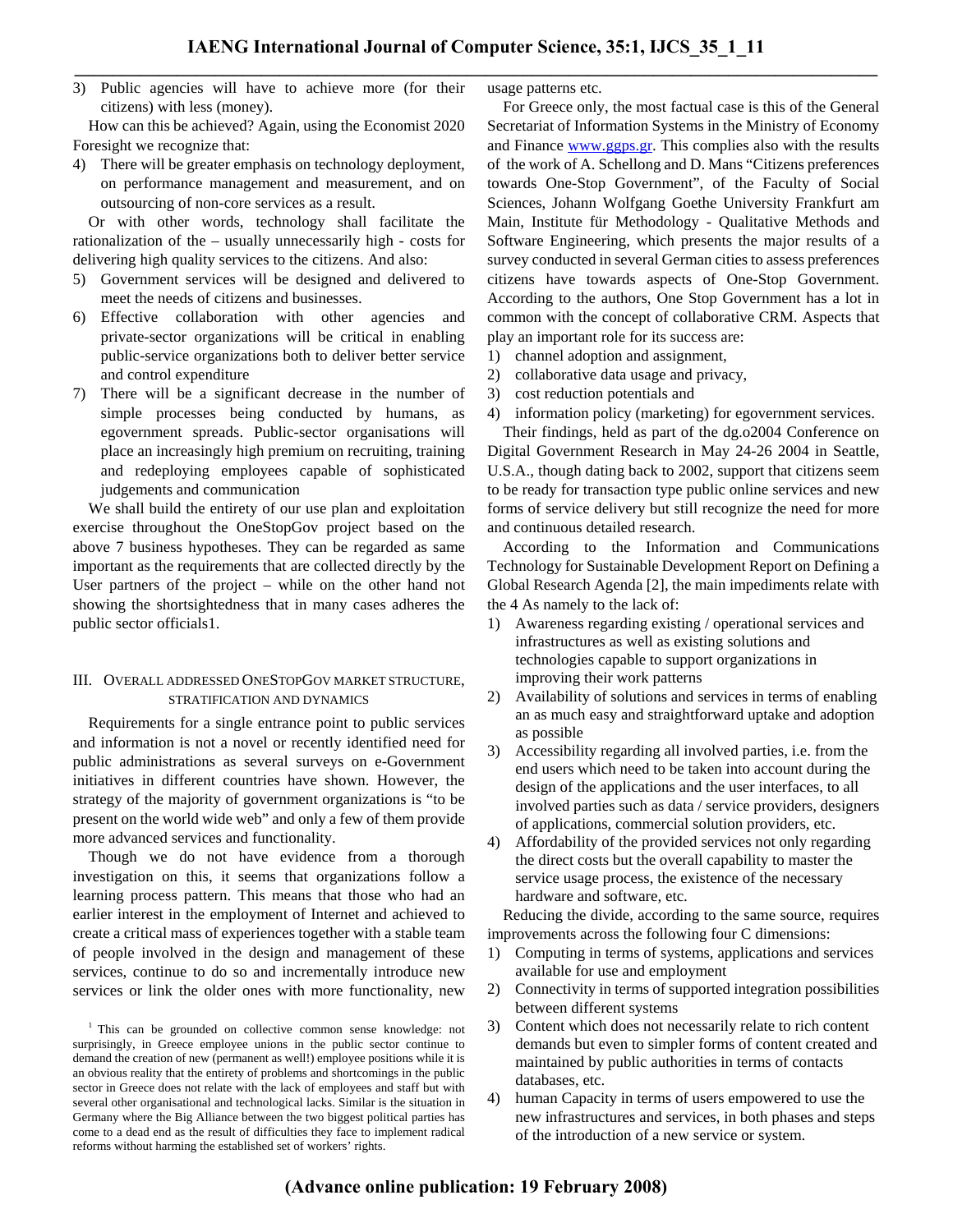Identification of all those parameters that might facilitate the adoption of the OneStopGov results by the participating countries and especially the User partners, would positively affect the uptake and adoption potential after the project completion.

Another trend that cannot be denied relates with the underlying business model – in many cases there is simply no business model at all behind a public authority's portal, in contrast to the commercial portals that rely heavily on advertising, which doesn't work well for informational websites, where users focus on content, not ads.

On the other hand, the ability to formulate new ventures with the participation of private investors is encouraging some public administrations to open (their minds and) their information repositories to the general public. For this speaks also the fact that advertising does work very well for search engines, however, because they are the only type of website that people visit to find someplace else to go. Thus Internet portals that originated as search engines have flush income streams today, while non-search portals quickly ran into trouble. While for the case of e-Government portals, we would expect them to be funded by productivity increases.

If they can enable the citizens to do their jobs more efficiently, then there are several and different types of gains for the public administrations which can be used by them to pay for the portal project. This element is extremely important and will be taken into account when we shall develop the OneStopGov business plan.

### IV. LIFE EVENT PORTALS: A MARKET NOT ONLY FOR PUBLIC ADMINISTRATIONS…

Life event portals, though in our context relate with the area of e-Government, can in general change our way of interacting with almost any type of enterprise entities.

A famous example of how the private sector can profit from commercializing the life-event concept is the site http://www.iammoving.com/ (previously known as www.Ihavemoved.com).

In this portal, people register their change of address and the owners notify all relevant agencies e.g. utilities, banks etc. In this way, the citizen does not have to communicate with each agency to change his address! This is a brilliant idea and actually free to citizens. The portal gets money from the participating agencies. The agencies save money by not sending letters to the wrong address.

The usage of "life event" like portal, like the iammoving.com, is based on the creation of the profile of the customer where all the information regarding the collaborating organizations/companies is recorded. The customer updates the profile in order the iammoving.com to have all the necessary information to inform the organizations about the customer movement. The iammoving.com verifies the information provided by the customer with the other organizations (like the bank or the IRS). When the customer changes address he/she

changes the address to his profile. The iammoving.com undertakes the task of informing all the organizations about the new address of the customer.

There are cases where iammoving.com informs the customer if there are problems with the new address like failing to update the information to an organization repository reporting the reason (technical problems or unaccepted address).

In the same notion there are services where the customer with "one stop" can inform a number of services (like air ticket, hotel reservation, car reservation, etc) but without creating a profile.

The difference is that in this case is that the lack of a profile requires the customer to provide more information every time that he/she uses the service. In addition that is no automation and there can be no intelligence since there is no available information about the customer.

On the other hand this kind of portals either is not allowed to store personal information or they can not elaborate this information for a future use.

A typical paradigm is the e-travel agencies portals where the customer can arrange a set of service with "one stop" to the portal. The travel agency will undertake the task of arranging (in technical level execute a number of e-services) all tasks based on the customer requirements. Without the use of user profiles, the user is asked to provide all information (regarding the air ticket, the hotel reservation and the car rental).

A profile that would store information regarding the type of flight (business or economy) the hotel category and the car category would enable the system to propose a list of solutions.

Furthermore, in another context, we visit the Web site of a bank either for acquiring some information regarding their products (I want information on a bank's particular loan products), or for acquiring some information regarding a financial product I am currently 'using' (How can I improve my investment portfolio? Or my bond loan amortization? Etc.)

In this respect, the basic requirement is to profile an as representative as possible set of life events that shall enable people to fulfill their communication needs and service requirements.

For a Public Administration that has been receiving e.g. 3000 inquiries on a daily basis as it is the case of the Greek Ministry of Finance, a change of their portal to support immediate satisfaction of the top 1 (usually amounting up to 60% of the requests and an equally high amount of resources) is obviously essential and fully justifies the related costs for the development of such a service.

Of course, there are always special cases and in this respect life event modeling has its limits. However, we have all been recipients of experiences in which an interaction dialogue with an e-commerce portal that we have been following for about ten minutes and during which we have provided several times personal data, lead to a dead end simply because our request was not part of the systems supported functionalities.

If you are for instance purchasing a book – not from amazon.com that takes care of this 'exception' but from a less well supported e-bookseller – and the address of shipping the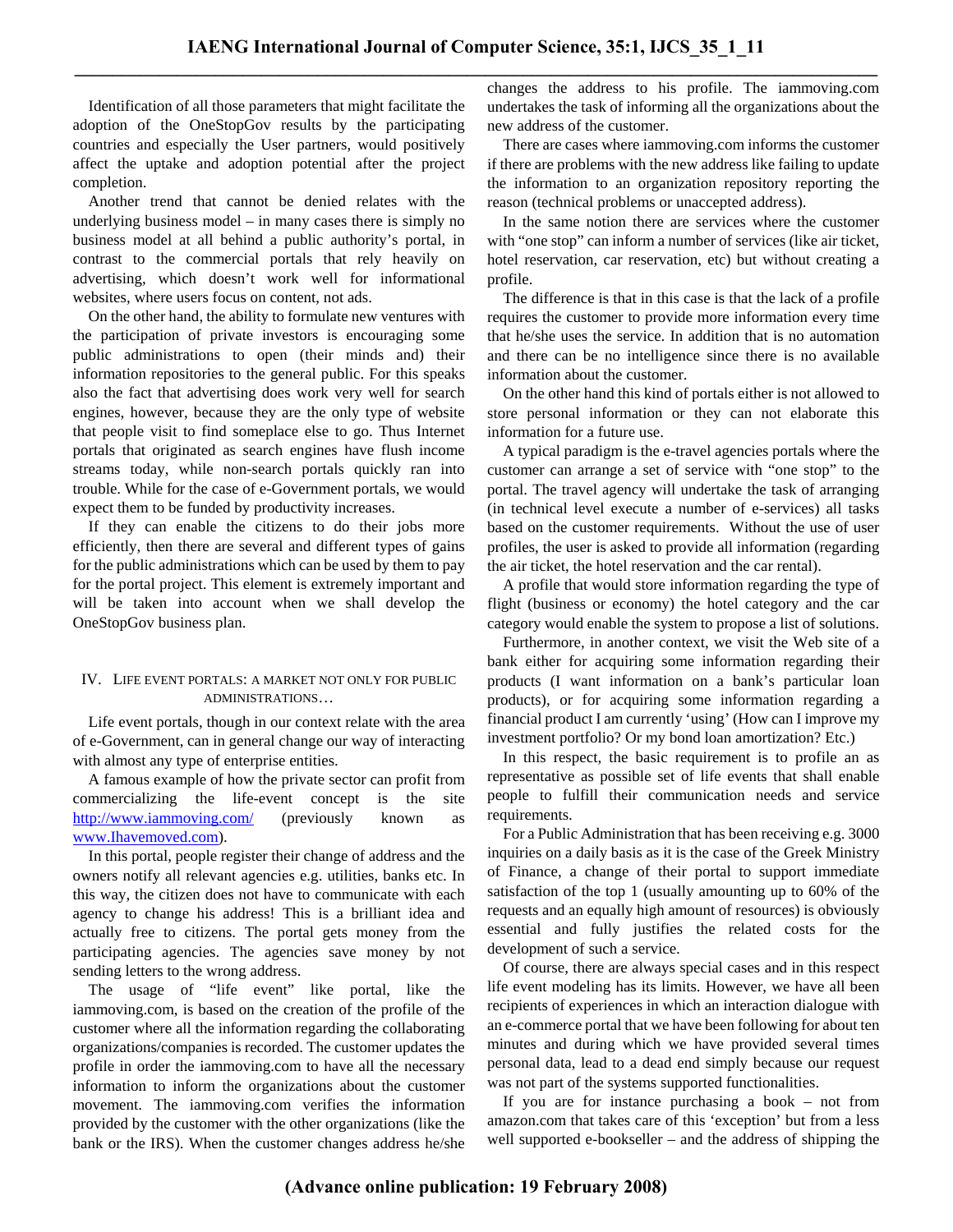books is different from the one that you stay, then you end up either not materializing the purchase, or by getting the books to the wrong place. But even for the case of amazon.com, there are always special cases that cannot be supported and for which you need the communication with some member of the staff (e.g. split the shipment of the order to different places or recipients etc.).

The critical point is to know where exactly the life-event modeling exercise should stop at. The question of how far one should go depends on several matters.

After visiting several sites of local authorities we found that: There are differences in the look and feel and interaction styles, but in general these are not disabling for the users. Someone who can find his/her way when interacting with one site can similarly do so (with much or less success) with another.

However, most sites were providing their functionality neither from the user's perspective, as it would have been expected by the adoption of the life-event modeling approach, nor from some abstract perspective that might reflect the point of view of the particular authority's view on its business.

The reason for this relates to the way that public administrations organize their presence on the Web, which does not follow a coherent and consistent logic related with the needs of the users, but mainly with two approaches:

It either reflects the functions performed by the organizational chart of the particular authority. Or, alternatively, it reflects the organizational particularities of the authority. (No need to say that they are normally of no interest at all to the citizens who visit the site.)

## V. DATA PRIVACY AND SAFETY ISSUES

The issue of data privacy and safety is of special concern in Europe. The European Union (EU) has prepared a number of Acts, Directives and Regulations that the members of the EU have to follow and adapt in their legislation. OneStopGov will provide online government services, thus it is essential to be compliant with the legislation of the Public Authority's country where it will be adopted, and be able to ensure data privacy and safety issues for the citizen. Here we provide a brief overview of legislation framework that ensures the data privacy and safety of the European citizens. A growing number of the European Union's activities depend on the lawful use of personal data. Data protection is therefore an important requirement for their success. This legislation contains concerns regarding data privacy that should be taken into account for e-government systems such as the OneStopGov.

In the European legislation the privacy and data protection are two separate fundamental terms [3]:

1) Respect for private life was established in 1950 with the adoption of the European Convention of Human Rights in the framework of the Council of Europe. Put in short terms, the right to privacy may be described as a right which prevents public authorities from measures which are privacy invasive, unless certain conditions have been met.

2) The right to data protection was introduced in the 1980s as a consequence of technical developments. Put in short terms, data protection principles aim to establish conditions under which it is legitimate and lawful to process personal data. Data protection legislation obliges those responsible to respect a set of rules and empowers the people concerned by granting them rights. Finally, it provides for supervision by independent authorities.

## *A. Basic rules on data protection*

Today, at the EU-level, the basic rules on data protection are laid down in [4]:

- 1) Article 8 of the Charter of Fundamental Rights of the EU
- 2) Directive 95/46/EC of the European Parliament and of the Council of 24 October 1995 on the protection of individuals with regard to the processing of personal data and on the free movement of such data;
- 3) Regulation (EC) No 45/2001 of the European Parliament and of the Council of 18 December 2000 on the protection of individuals with regard to the processing of personal data by the Community institutions and bodies and on the free movement of such data.
- 4) Data Protection Act 2003
- 5) Directive 2002/58/EC of the European Parliament and of the Council of 12 July 2002 concerning the processing of personal data and the protection of privacy in the electronic communications sector (Directive on privacy and electronic communications).

# *1) Fundamental Rights (EC – 2000/C 364/01)*

The chapter of fundamental rights of the European legislation (2000/C 364/01) is referred in general level about the protection of personal data:

- 1) Everyone has the right to the protection of personal data concerning him or her.
- 2) Such data must be processed fairly for specified purposes and on the basis of the consent of the person concerned or some other legitimate basis laid down by law. Everyone has the right of access to data which has been collected concerning him or her, and the right to have it rectified.
- 3) Compliance with these rules shall be subject to control by an independent authority

# *2) EU-Directive 95/46/EC*

One of the most important regulations at the European, and even at a global, level is the EU-Directive 95/46/EC on the protection of individuals with regard to the processing of personal data and on the free movement of such data. More specifically, this directive includes standards for data protection and privacy policy within the European Union on issues such as the "Right of access".

# *3) Regulation (EC) No 45/2001*

The European Regulation No 45/2001 concerns the protection of individuals with regard to the processing of personal data by the Community institutions and bodies and on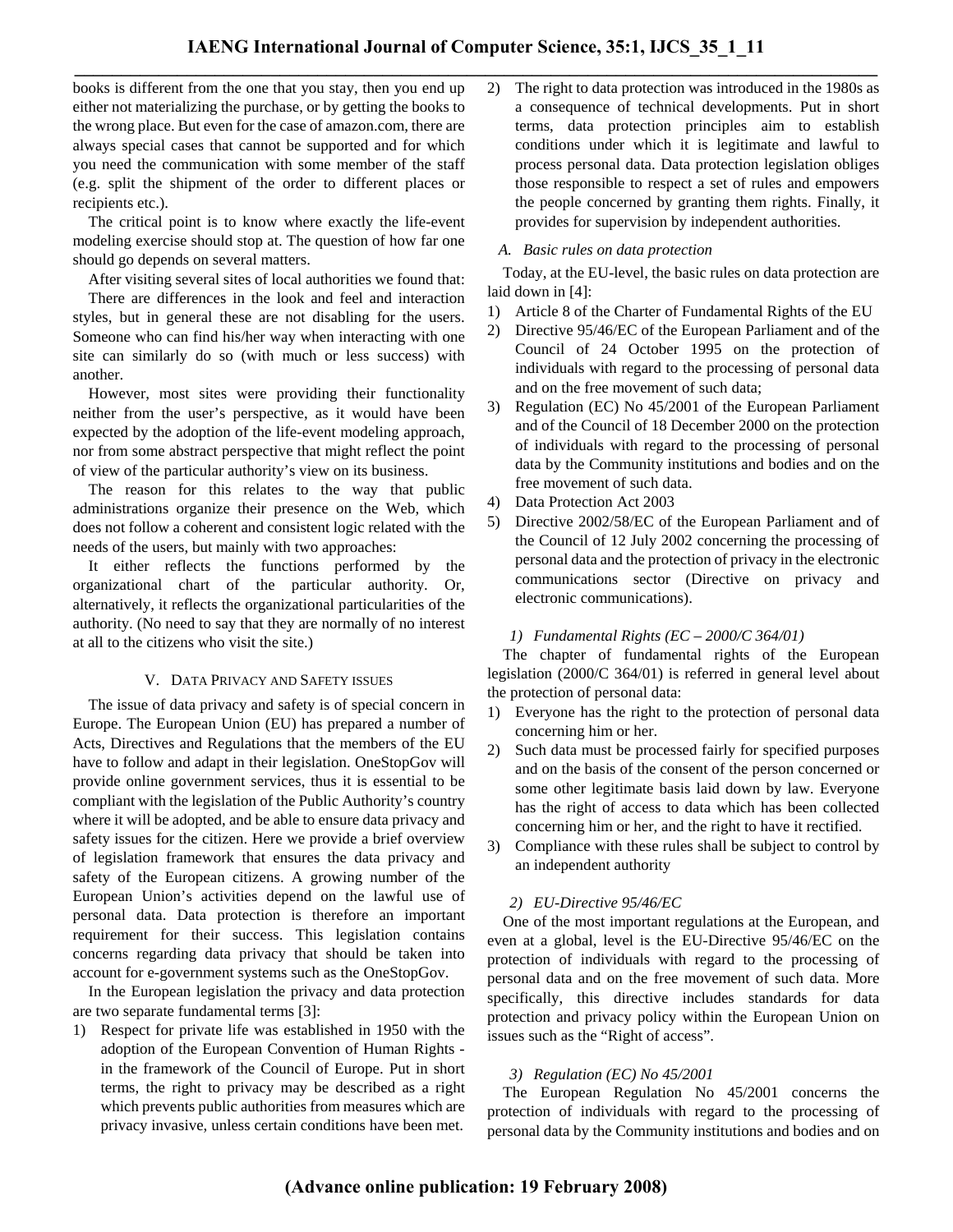the free movement of such data. The Regulation refers to (Data Protection Officers, 2005) what is 'personal data' and 'processing of personal data', and who is the 'controller', 'recipients', 'processor' and 'third party' users of the personal data. Moreover, the Regulation specifies the how the personal data should be processed and collected

## *4) Data Protection Act 2003*

An act that gave effect to the Directive 95/46/EC was the Data Protection Act of 2003 which amended the Data Protection Act of 1988. Some critical points of the new Act mention the following:

- General rules on the lawfulness of the processing of personal data
- Principles relating to Data Quality
- Criteria for making Data Processing Legitimate
- Processing of personal data and freedom of expression
- Information in cases of collection of data from the data subject
- Information where the data have not been obtained from the data subject
- **Right of Access**
- The data subject's right to object
- Confidentiality and Security of Processing
- Obligation to notify the supervisory authority
- Judicial remedies, liability and sanctions
- Transfer of personal data to third countries
- Supervisory authority and working party on the protection of individuals with regard to the processing of personal data
- *5) Directive 2002/58/EC*

The Directive 2002/58/EC concerns the processing of personal data and the protection of privacy in the telecommunications sector and the processing of personal data and the protection of privacy in the electronic communications sector.

## *6) Establishment of a European supervisory authority*

The European Union has established an independent supervisory body responsible for monitoring the application of Community acts relating to the protection of personal data in the Community institutions and bodies. The European Parliament and the Council adopted Regulation (EC) No 45/2001 on the protection of individuals with regard to the processing of personal data by the Community institutions and bodies and on the free movement of such data. The regulation establishes an independent supervisory authority, the European Supervisor, responsible for monitoring the processing of personal data by the Community institutions and bodies.

# *B. Legal issues and constraints on e-Government systems*

Privacy has been identified as a double-sided issue in e-government systems [5]. On one side, secure systems are needed that can impede unauthorized access. On the other side, there is the issue of how to access personal data and other technical means to increase privacy. Through, for example, access to personal e-government files, a citizen can verify the use, authenticity and accuracy, of his or her own personal data, and as a result, achieve a higher and more informed level of privacy and trust in the systems. This can be made part of a strategy where e-government is used to empower the citizen.

It is a demand to give the citizens access to their own records. One of the reasons is that modern e-government is built around a "Service Oriented Architecture" where the legally defined "walls" around public units should be removed in order to ensure the flow of information. A central challenge is how the new technology can be used not only to increase efficiency for public administration, but also to strengthen privacy for the citizen by creating mutual transparency between public administration and citizens. Whether the technology enhances privacy or not, is largely dependent upon its specific implementation and the relevant legislation.

The goal of OneStopGov project is to develop a functional system allowing all citizens' access to public information and services, ranging from filling of different forms to processing them online. Any citizen must be able to access the Internet, from either home or a public place, for interacting with the administration. On the other hand, the legal obligations of the central and local public administration authorities that offer these public services should be defined by law.

Protection of personal data comprises organizational, technical and logical-technical procedures and measures to protect personal data, and to prevent accidental or deliberate unauthorized destruction, modification or loss of data, and unauthorized processing of such data by:

- 1) protecting premises, equipment and systems software, including input-output units;
- 2) protecting software applications used to process personal data;
- 3) preventing unauthorised access to personal data during transmission thereof, including transmission via telecommunications means and networks;
- 4) ensuring effective methods of blocking, destruction, erasure or anonymisation of personal data;
- 5) enabling subsequent determination of when individual personal data were entered into a filing system, used or otherwise processed, and who did so, for the period covered by statutory protection of the rights of an individual due to unauthorised supply or processing of personal data.

The European Data Protection Acts, 1988 and 2003 do not detail specific security measures that a Data Controller or Data Processor must have in place. Rather section 2(1)(d) of the 1988 Act places an obligation on persons to have appropriate measures in place to prevent "unauthorised access to, or alteration, disclosure or destruction of, the data and against their accidental loss or destruction."

The European Data Protection (Amendment) Act, 2003, introduced a new section 2C into the 1988 Act. This section helps interpret the nature of security measures required to demonstrate compliance with  $2(1)(d)$ . When determining